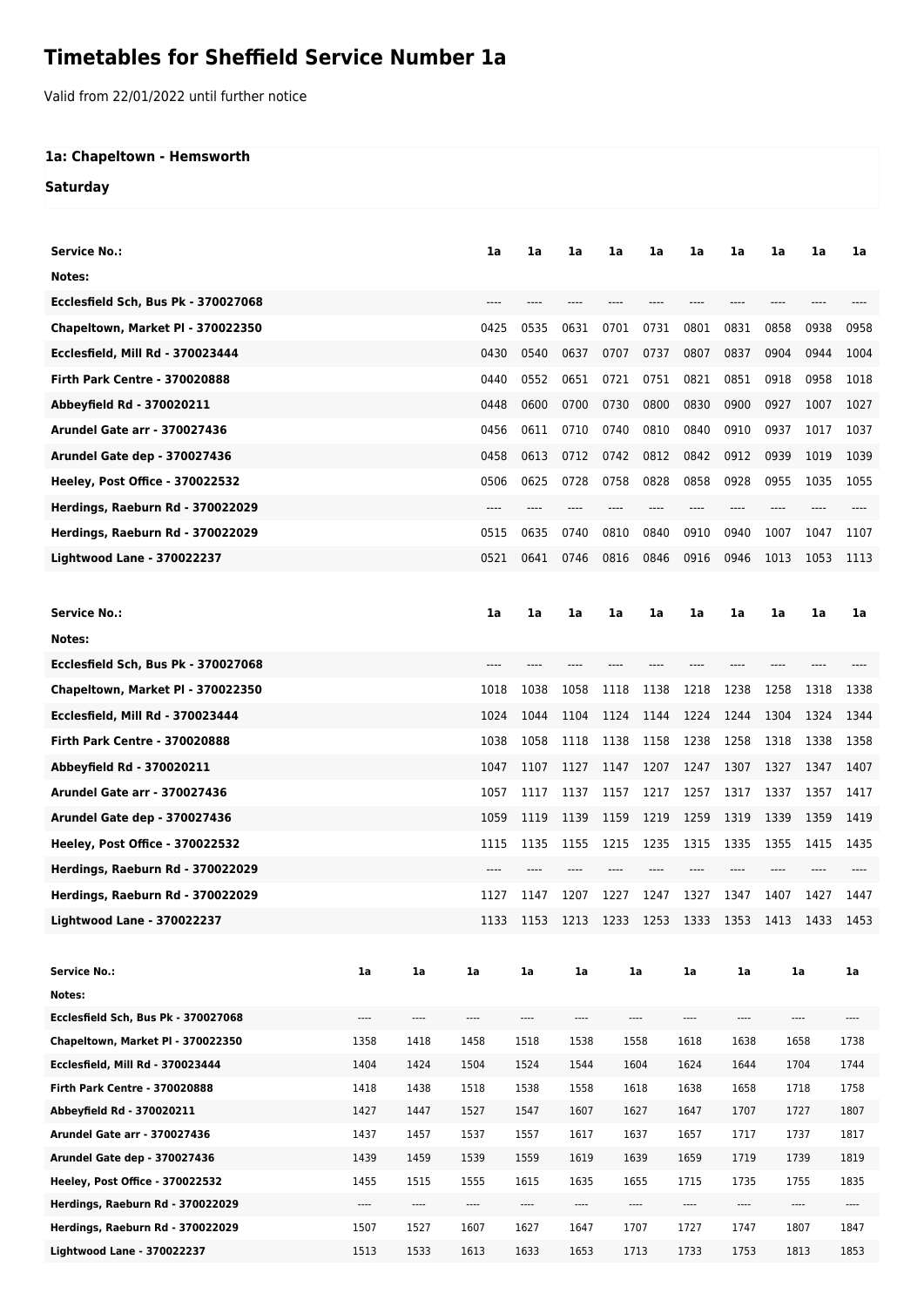| 1a    | 1a      | 1a    | 1a   | 1a        | 1a   | 1a    |
|-------|---------|-------|------|-----------|------|-------|
|       |         |       |      |           |      |       |
| $---$ | $--- -$ | ----  | ---- | $---$     | ---- | $---$ |
| 1800  | 1820    | 1840  | 1940 | 2040      | 2140 | 2240  |
| 1805  | 1825    | 1845  | 1945 | 2045      | 2145 | 2245  |
| 1817  | 1837    | 1855  | 1955 | 2055      | 2155 | 2255  |
| 1825  | 1845    | 1903  | 2003 | 2103      | 2203 | 2303  |
| 1836  | 1856    | 1914  | 2014 | 2114      | 2214 | 2314  |
| ----  | 1858    | 1916  | 2016 | 2116      | 2216 | 2316  |
| ----  | 1910    | 1924  | 2024 | 2124      | 2224 | 2324  |
| $---$ | $---$   | $---$ | ---- | $- - - -$ | ---- | $---$ |
| $---$ | 1920    | 1933  | 2033 | 2133      | 2233 | 2333  |
| ----  | 1926    | 1939  | 2039 | 2139      | 2239 | 2339  |
|       |         |       |      |           |      |       |

## **1a: Hemsworth - Chapeltown**

## **Saturday**

| <b>Service No.:</b>                   | 1a   | 1a   | 1a   | 1a   | 1a   | 1a   | 1a   | 1a   | 1a   | 1a   |
|---------------------------------------|------|------|------|------|------|------|------|------|------|------|
| Notes:                                |      |      |      |      |      |      |      |      |      |      |
| <b>Lightwood Lane - 370022237</b>     | ---- | 0522 | 0622 | 0652 | 0722 | 0752 | 0822 | 0842 | 0902 | 0922 |
| Herdings, Raeburn Rd - 370022030      | ---- | 0526 | 0626 | 0656 | 0726 | 0756 | 0826 | 0846 | 0906 | 0926 |
| Heeley, Post Office - 370022531       | ---- | 0533 | 0633 | 0703 | 0733 | 0803 | 0833 | 0855 | 0915 | 0935 |
| Arundel Gate [AG4] arr - 370022857    | ---- | 0546 | 0646 | 0716 | 0746 | 0816 | 0846 | 0910 | 0930 | 0950 |
| Arundel Gate [AG4] dep - 370022857    | 0455 | 0548 | 0648 | 0718 | 0748 | 0818 | 0848 | 0912 | 0932 | 0952 |
| Abbeyfield Rd - 370020195             | 0505 | 0557 | 0659 | 0729 | 0759 | 0829 | 0859 | 0923 | 0943 | 1003 |
| Sheffield Lane Top - 370020884        | 0515 | 0608 | 0708 | 0738 | 0808 | 0838 | 0908 | 0934 | 0954 | 1014 |
| Ecclesfield, Whitley Lane - 370023438 | 0523 | 0614 | 0714 | 0744 | 0814 | 0844 | 0914 | 0943 | 1003 | 1023 |
| Chapeltown, Market PI - 370022350     | 0528 | 0620 | 0720 | 0750 | 0820 | 0850 | 0920 | 0949 | 1009 | 1029 |
|                                       |      |      |      |      |      |      |      |      |      |      |
|                                       |      |      |      |      |      |      |      |      |      |      |
| <b>Service No.:</b>                   | 1a   | 1a   | 1a   | 1a   | 1a   | 1a   | 1a   | 1a   | 1a   | 1a   |
| Notes:                                |      |      |      |      |      |      |      |      |      |      |
| <b>Lightwood Lane - 370022237</b>     | 0942 | 1002 | 1022 | 1102 | 1122 | 1142 | 1202 | 1222 | 1242 | 1302 |
| Herdings, Raeburn Rd - 370022030      | 0946 | 1006 | 1026 | 1106 | 1126 | 1146 | 1206 | 1226 | 1246 | 1306 |
| Heeley, Post Office - 370022531       | 0955 | 1015 | 1035 | 1115 | 1135 | 1155 | 1215 | 1235 | 1255 | 1315 |
| Arundel Gate [AG4] arr - 370022857    | 1010 | 1030 | 1050 | 1130 | 1150 | 1210 | 1230 | 1250 | 1310 | 1330 |
| Arundel Gate [AG4] dep - 370022857    | 1012 | 1032 | 1052 | 1132 | 1152 | 1212 | 1232 | 1252 | 1312 | 1332 |
| Abbeyfield Rd - 370020195             | 1023 | 1043 | 1103 | 1143 | 1203 | 1223 | 1243 | 1303 | 1323 | 1343 |
| Sheffield Lane Top - 370020884        | 1034 | 1054 | 1114 | 1154 | 1214 | 1234 | 1254 | 1314 | 1334 | 1354 |
| Ecclesfield, Whitley Lane - 370023438 | 1043 | 1103 | 1123 | 1203 | 1223 | 1243 | 1303 | 1323 | 1343 | 1403 |